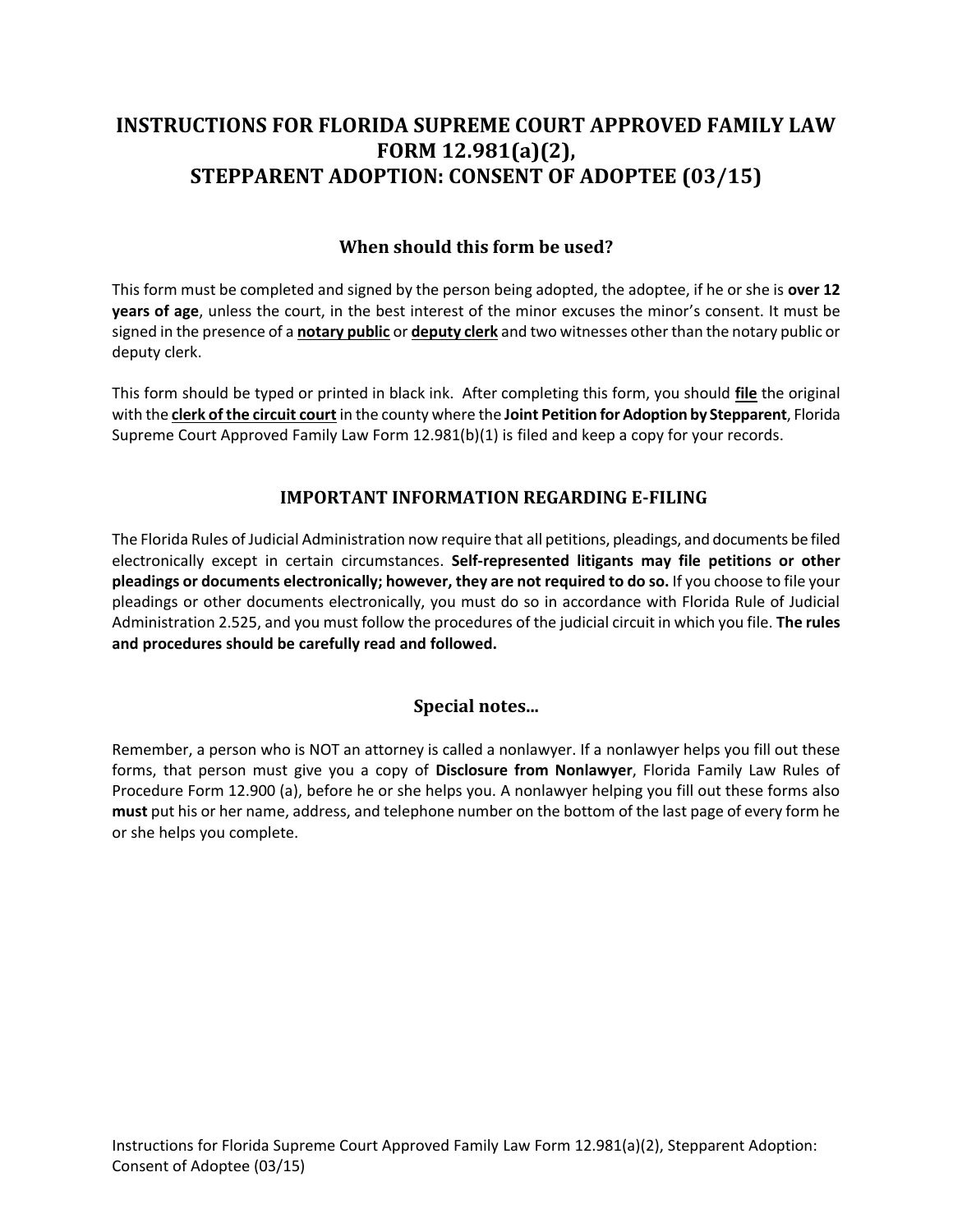IN THE CIRCUIT COURT OF THE JUDICIAL CIRCUIT, IN AND FOR \_\_\_\_\_\_\_\_\_\_\_\_\_\_\_\_\_\_\_COUNTY, FLORIDA

> Case No.:

Division: IN THE MATTER OF THE ADOPTION OF

\_\_\_\_\_\_\_\_\_\_\_\_\_\_\_\_\_\_\_\_\_\_\_\_\_\_\_\_\_\_\_\_\_\_\_\_\_\_\_\_\_ *{use name to be given to the child(ren)}* Adoptee(s).

## **CONSENT OF ADOPTEE**

| $I,$ {full legal name}                  | , being over the age of 12, |  |
|-----------------------------------------|-----------------------------|--|
| consent to my adoption by <i>{name}</i> | , to be his/her legal       |  |
| child and heir at law.                  |                             |  |

 $2.$  professional, or personal relationship with the adoption entity or prospective adoptive parents to be present when this affidavit is executed and to sign it as a witness. The witness I selected is: 2. I have been told of my right to choose a person who does not have an employment, *{full legal name} .* 

3. *{Choose only one]*

( ) I consent to my name being legally changed to *{specify}* .

( ) I do **not** consent to a name change.

 **I understand that I am swearing or affirming under oath to the truthfulness of the claims made in this consent and that the punishment for knowingly making a false statement includes fines and/or imprisonment.** 

Dated:

| Signature of Adoptee                                                                                                                                                                                                           |  |  |  |  |
|--------------------------------------------------------------------------------------------------------------------------------------------------------------------------------------------------------------------------------|--|--|--|--|
|                                                                                                                                                                                                                                |  |  |  |  |
|                                                                                                                                                                                                                                |  |  |  |  |
|                                                                                                                                                                                                                                |  |  |  |  |
|                                                                                                                                                                                                                                |  |  |  |  |
| Fax Number: The Contract of the Contract of the Contract of the Contract of the Contract of the Contract of the Contract of the Contract of the Contract of the Contract of the Contract of the Contract of the Contract of th |  |  |  |  |
|                                                                                                                                                                                                                                |  |  |  |  |
|                                                                                                                                                                                                                                |  |  |  |  |